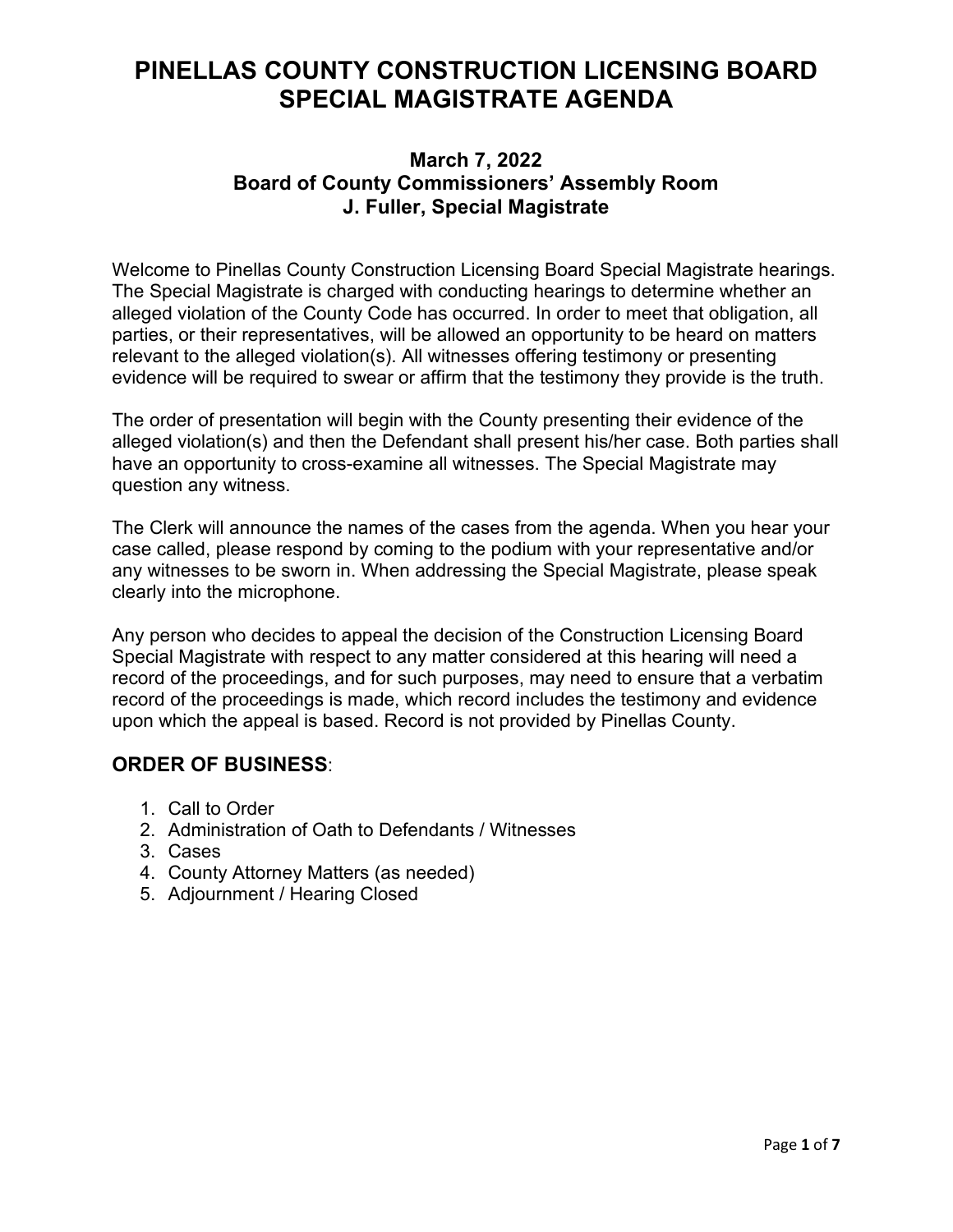# **9:00 A.M.**

| <b>ITEM: 01</b>           |                                         |
|---------------------------|-----------------------------------------|
| MATTER:                   | Contractor Licensing Violation(s)       |
| <b>CASE NO:</b>           | 2021-1690-4                             |
| CITATION(S) NO:           | C21-637; C21-638; C21-639               |
| DEFENDANT:                | Anand Shah                              |
| <b>NOTICE ADDRESS:</b>    | Anand Shah                              |
|                           | <b>DBA: PHP Management Services LLC</b> |
|                           | 3001 Executive Dr., Ste. 260            |
|                           | Clearwater, FL 33762                    |
| <b>VIOLATION ADDRESS:</b> | 7500-7550 Sunshine Skyway Lane S. St.   |
|                           | St. Petersburg, FL 33711                |
|                           |                                         |
|                           |                                         |
|                           | and<br>CONCOMINIUMASSOCIATES.COM        |

| <b>Code Section</b> | Location                                                             | Citation # and Violation                                                                                                                                                                                           |
|---------------------|----------------------------------------------------------------------|--------------------------------------------------------------------------------------------------------------------------------------------------------------------------------------------------------------------|
| $22-14(1)$          | 7500-7550 Sunshine Skyway Lane S.<br>St.<br>St. Petersburg, FL 33711 | C <sub>21</sub> -637<br>Unlicensed contracting to<br>perform stucco and structural<br>repairs in Pinellas County, FL.                                                                                              |
| $22-14(8)$          | 7500-7550 Sunshine Skyway Lane S.<br>St.<br>St. Petersburg, FL 33711 | C21-638<br>Subcontracting to a contractor<br>DBA: B & H Painting LLC to<br>perform stucco and structural<br>repairs work which falls outside<br>the scope of B & H's scope of<br>licensure in Pinellas County, FL. |
| $22 - 14(6)$        | CONCOMINIUMASSOCIATES.COM                                            | C <sub>21</sub> -639<br>Advertising to perform work that<br>requires a license in Pinellas<br>County, FL. (Painting,<br>Remodeling, Masonry, etc.)                                                                 |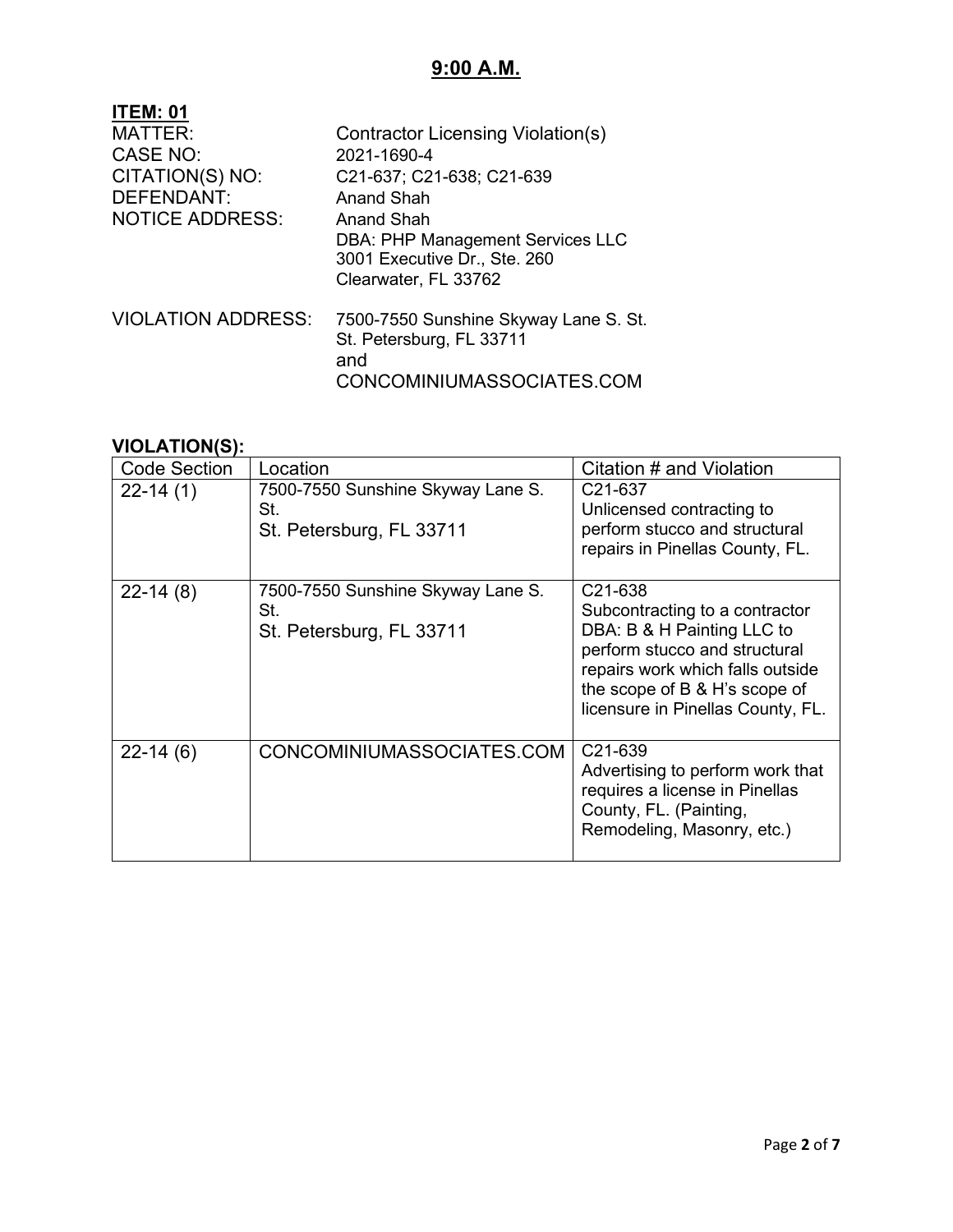# **ITEM: 02**

| <b>MATTER:</b>            | Contractor Licensing Violation(s)     |
|---------------------------|---------------------------------------|
| <b>CASE NO:</b>           | 2021-1650                             |
| CITATION(S) NO:           | C21-1298; C21-1299                    |
| <b>DEFENDANT:</b>         | Zulfikar Valj                         |
| <b>NOTICE ADDRESS:</b>    | Zulfikar Valji                        |
|                           | DBA: Top of the Bay Investments, Inc. |
|                           | 824 Christina Cir.                    |
|                           | Oldsmar, FL 34677                     |
| <b>VIOLATION ADDRESS:</b> | 3701 SR 580 E.                        |
|                           | Oldsmar, FL 34677                     |

| <b>Code Section</b> | Location                            | Citation # and Violation                                                                                                      |
|---------------------|-------------------------------------|-------------------------------------------------------------------------------------------------------------------------------|
| $22-14(1)$          | 3701 SR 580 E.<br>Oldsmar, FL 34677 | C21-1298<br>Unlicensed contracting to perform<br>room addition to include plumbing<br>within Pinellas County, FL.             |
| $22-14(5)$          | 3701 SR 580 E.<br>Oldsmar, FL 34677 | C <sub>21</sub> -1299<br>Work without required permit for room<br>addition to include plumbing within<br>Pinellas County, FL. |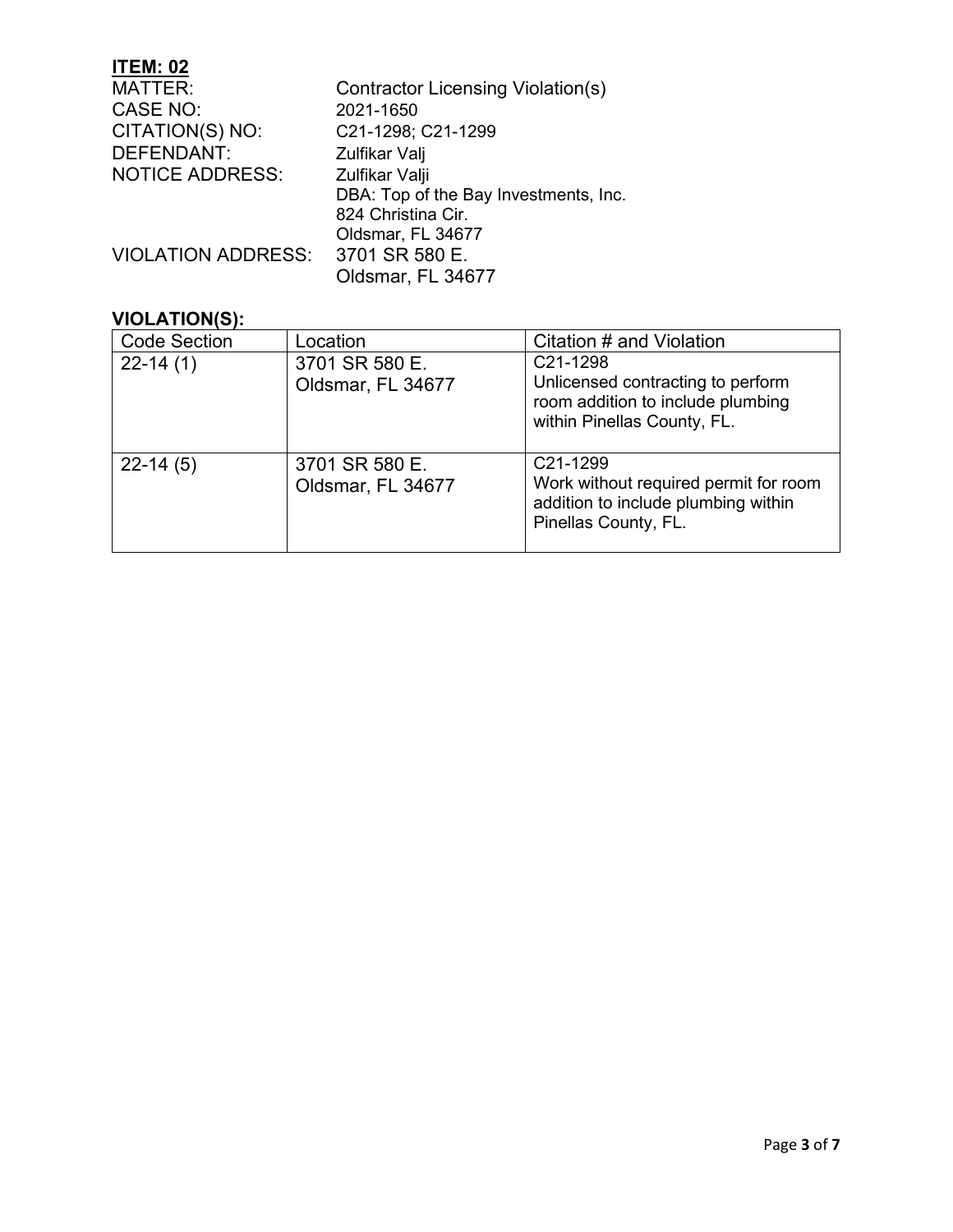# **1:00 P.M.**

| <b>ITEM: 03</b>           | <b>CONTINUED From December 20, 2021</b>  |
|---------------------------|------------------------------------------|
| <b>MATTER:</b>            | <b>Contractor Licensing Violation(s)</b> |
| CASE NO:                  | 2021-1542                                |
| CITATION(S) NO:           | C21-550; C21-551                         |
| <b>DEFENDANT:</b>         | Neelam T. Uppal                          |
| <b>NOTICE ADDRESS:</b>    | Neelam T. Uppal                          |
|                           | Neelam T. Uppal                          |
|                           | 5840 Park Blvd.                          |
|                           | Pinellas Park, FL 33781                  |
|                           | nneelu123@aol.com                        |
| <b>VIOLATION ADDRESS:</b> | 5840 Park Blvd.                          |
|                           | Pinellas Park, FL 33781                  |

| <b>Code Section</b> | Location                                   | Citation # and Violation                                                                                                                                                                       |
|---------------------|--------------------------------------------|------------------------------------------------------------------------------------------------------------------------------------------------------------------------------------------------|
| $22-14(5)$          | 5840 Park Blvd.<br>Pinellas Park, FL 33781 | C <sub>21</sub> -550<br>Work without the required permit for<br>the extent/scope of drywall, electrical,<br>and repair of damages to front of<br>building structure in Pinellas County,<br>FL. |
| $22-14(1)$          | 5840 Park Blvd.<br>Pinellas Park, FL 33781 | C <sub>21</sub> -551<br>Unlicensed contracting to perform<br>drywall, electrical and repair of<br>damages to front of building structure<br>in Pinellas County, FL.                            |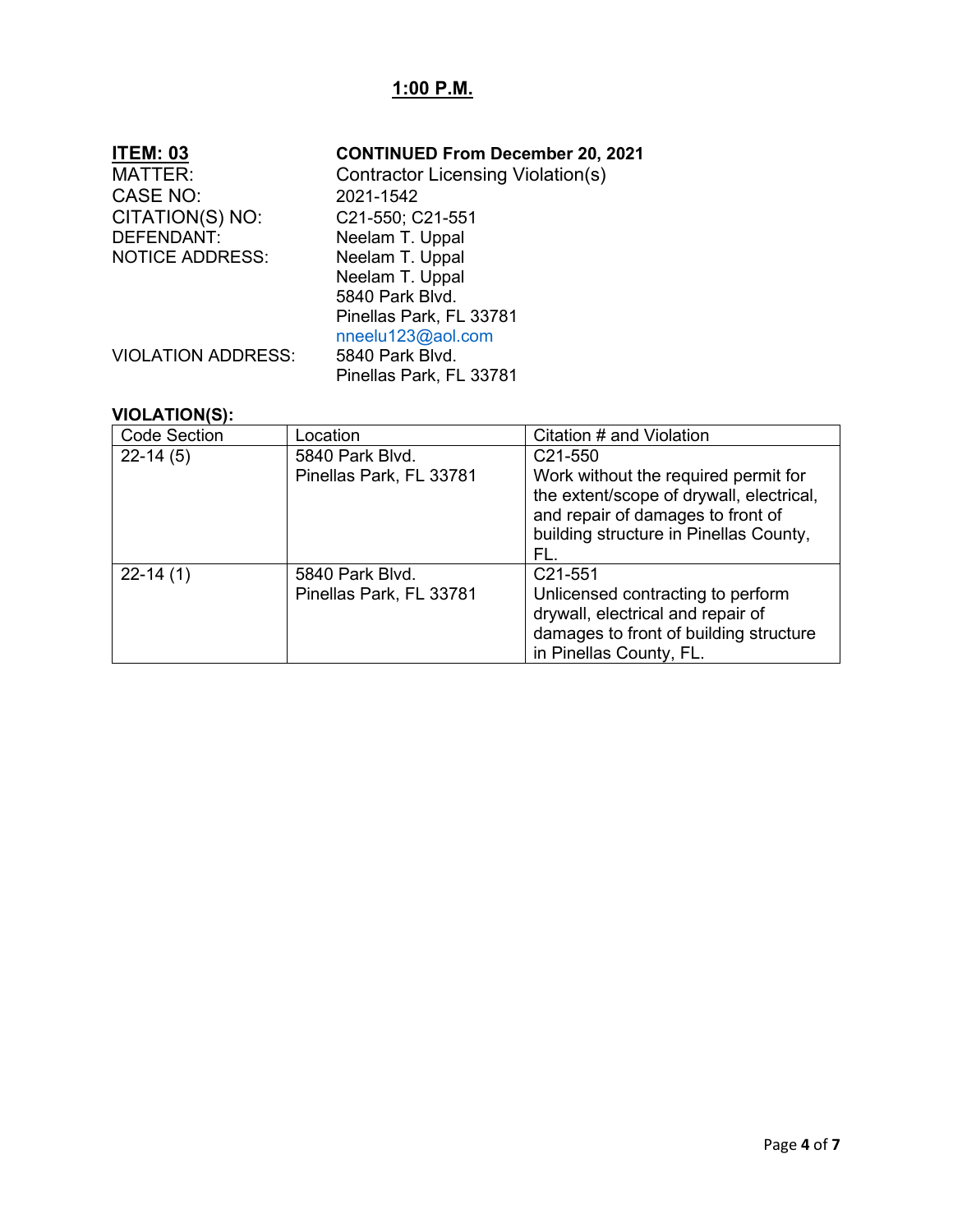| <b>CONTINUED From February 23, 2022</b>              |
|------------------------------------------------------|
| Contractor Licensing Violation(s)                    |
| 2021-1562                                            |
| C21-567; C21-568; C21-569; C21-570; C21-571; C21-572 |
| Wayne David Haroutunian                              |
| Wayne David Haroutunian                              |
| <b>DBA: Haroutunian Masonry LLC</b>                  |
| 1881 N. Hercules Ave., #702                          |
| Clearwater, FL 33765                                 |
| And                                                  |
| Carlson, Meissner, Hart & Hayslett, P.A.             |
| Attn: Ryan T. Cox, Esq.                              |
| 250 North Belcher Road                               |
| Ste. 102                                             |
| Clearwater, FL 33765                                 |
| 661 Riviera Bay Dr. NE                               |
| St. Petersburg, FL 33702                             |
| and                                                  |
| https:www.facebook.com/masonryrepairspinellas        |
| and<br>https:www.masonryrepairspinellas.com          |
|                                                      |
| and                                                  |
|                                                      |

| Code         | Location                                           | Citation # and Violation                                                                                |
|--------------|----------------------------------------------------|---------------------------------------------------------------------------------------------------------|
| Section      |                                                    |                                                                                                         |
| $22-14(1)$   | 661 Riviera Bay Dr. NE<br>St. Petersburg, FL 33702 | C21-567<br>Unlicensed contracting to<br>perform flatwork concrete<br>repairs in Pinellas<br>County, FL. |
| $22 - 14(6)$ | 661 Riviera Bay Dr. NE                             | C21-568                                                                                                 |
|              | St. Petersburg, FL 33702                           | Unlicensed advertising                                                                                  |
|              |                                                    | Via: contract to perform                                                                                |
|              |                                                    | flatwork concrete repairs                                                                               |
|              |                                                    | in Pinellas County, FL.                                                                                 |
| $22-14(6)$   | 661 Riviera Bay Dr. NE                             | C <sub>21</sub> -569                                                                                    |
|              | St. Petersburg, FL 33702                           | Unlicensed advertising                                                                                  |
|              |                                                    | Via: invoice to perform                                                                                 |
|              |                                                    | flatwork concrete repairs                                                                               |
|              |                                                    | in Pinellas County, FL.                                                                                 |
| $22 - 14(6)$ | https:www.facebook.com/masonryrepairspinellas      | C <sub>21</sub> -570                                                                                    |
|              |                                                    | Unlicensed advertising                                                                                  |
|              |                                                    | via: social media to                                                                                    |
|              |                                                    | perform masonry                                                                                         |
|              |                                                    | structural and flatwork in                                                                              |
|              |                                                    | Pinellas County, FL.                                                                                    |
| $22-14(6)$   | https:www.masonryrepairspinellas.com               | C21-571                                                                                                 |
|              |                                                    | Unlicensed advertising                                                                                  |
|              |                                                    | Via: business website to                                                                                |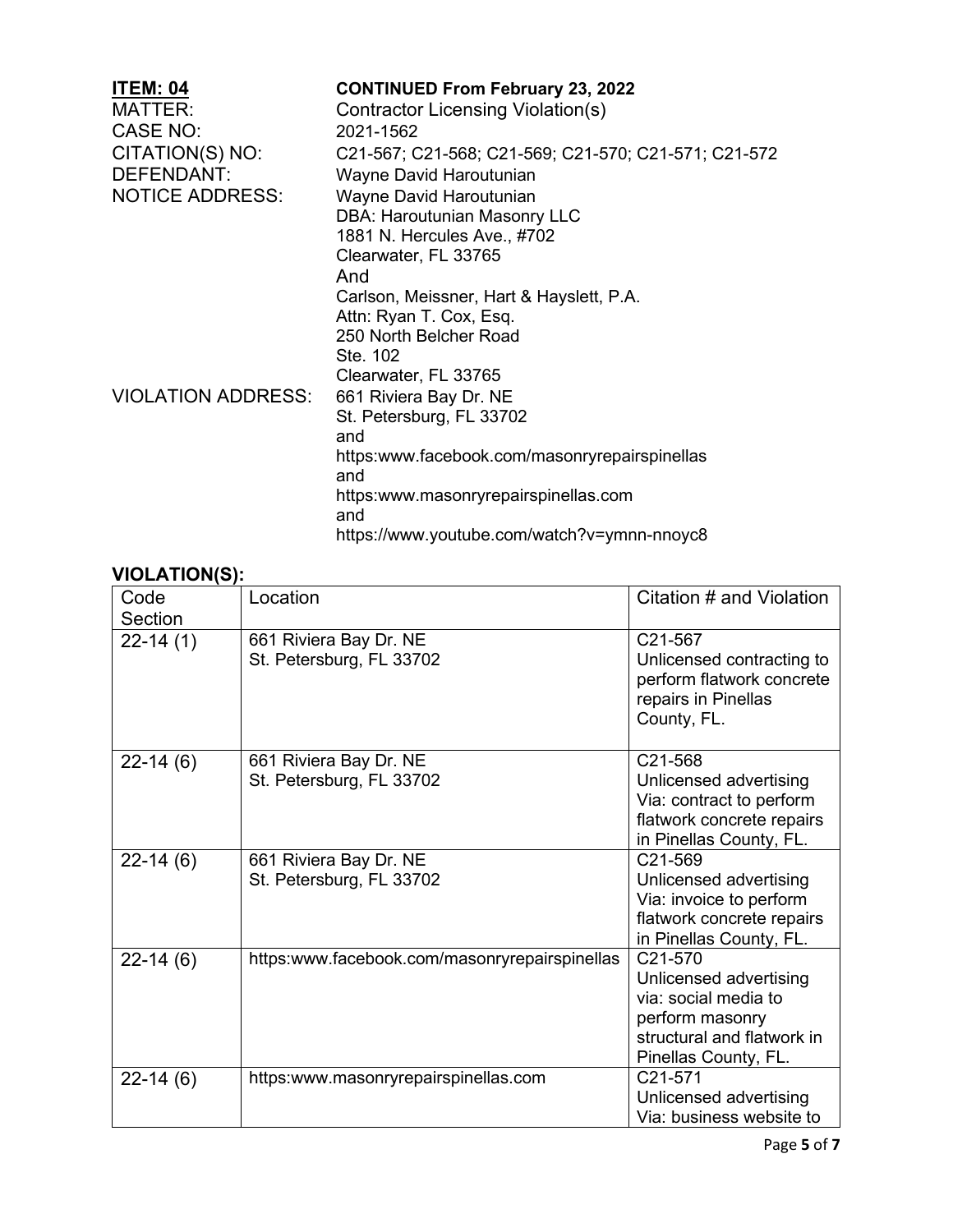|            |                                                             | perform masonry<br>structural and flatwork in<br>Pinellas County, FL.                                                                                        |
|------------|-------------------------------------------------------------|--------------------------------------------------------------------------------------------------------------------------------------------------------------|
| $22-14(6)$ | https://www.youtube.com/watch?v=ymnn-<br>nnoyc <sub>8</sub> | C <sub>21</sub> -57 <sub>2</sub><br>Unlicensed advertising<br>Via: YOUTUBE video to<br>perform masonry<br>structural and flatwork in<br>Pinellas County, FL. |